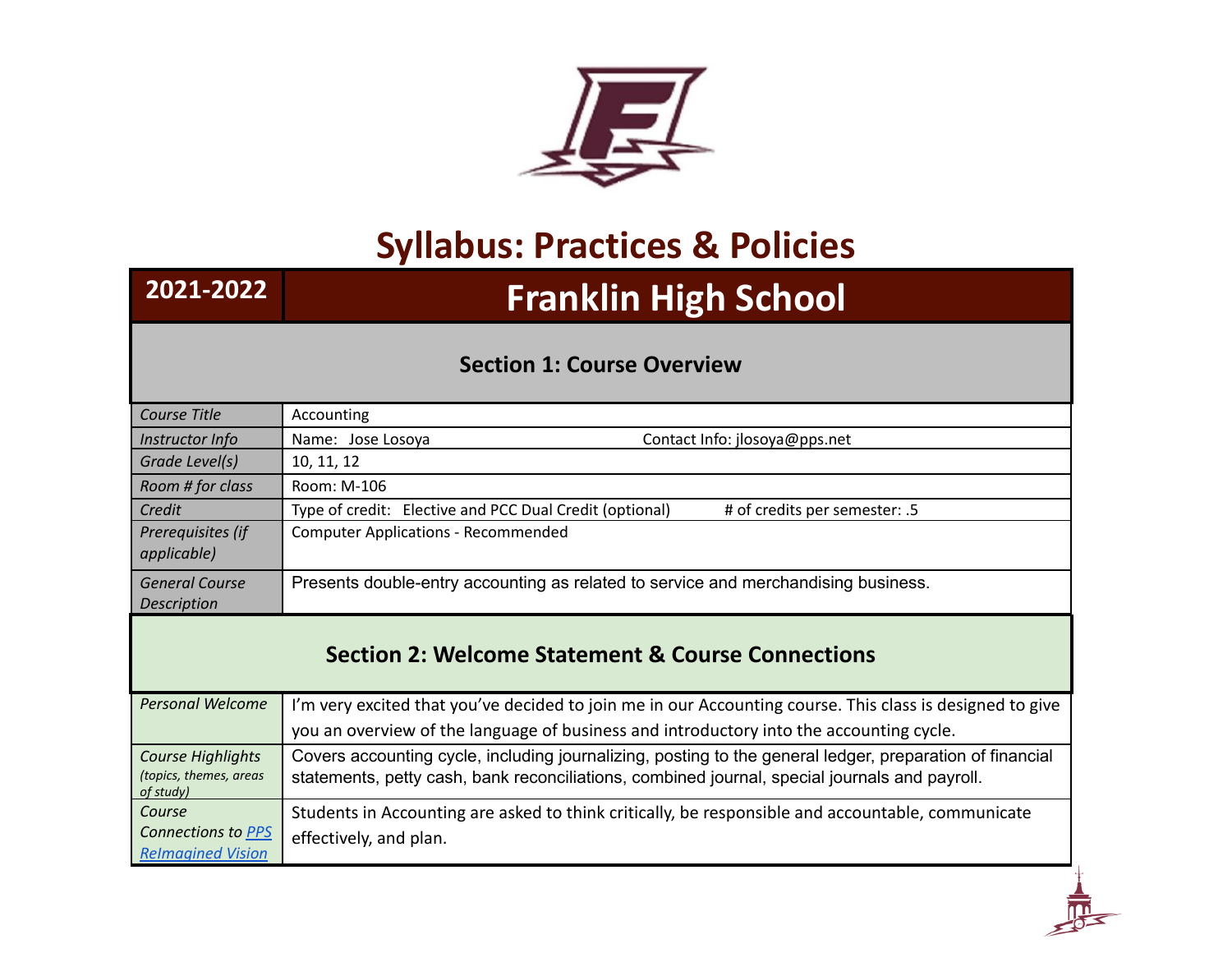| <b>Section 3: Student Learning</b>                                        |                                                                                                                                                                                                                                                                                                                                                                                                                                                                                                                                                                                       |
|---------------------------------------------------------------------------|---------------------------------------------------------------------------------------------------------------------------------------------------------------------------------------------------------------------------------------------------------------------------------------------------------------------------------------------------------------------------------------------------------------------------------------------------------------------------------------------------------------------------------------------------------------------------------------|
| Prioritized<br><b>Standards</b>                                           | The following standards will be explored in the course:<br>1. Apply the double-entry accounting model to the analysis and recording of common business<br>transactions using a manual system of journals and ledger accounts.<br>2. Perform the steps in the accounting cycle to include the preparation of: worksheets,<br>adjustments, financial statements, closing entries and trial balances.<br>3. Prepare bank reconciliations and related journal entries.<br>4. Apply payroll procedures to include the calculation and recording of employee earnings and<br>payroll taxes. |
| <b>PPS Graduate</b><br><b>Portrait</b><br><b>Connections</b><br>8/27 Work | I will help students grow their knowledge and skills in the following aspects of PPS's Graduate Portrait:<br>Inquisitive Critical Thinkers with Deep Knowledge<br>Powerful and Effective Communicators<br>Positive, Confident, and Connected Sense of Self<br><b>Optimistic Future-Orientated Graduates</b><br>Reflective Empathetic and Empowering Graduates<br>Influential and Informed Global Stewards<br>Resilient and Adaptable Lifelong Learners<br>Inclusive and Collaborative Problem Solvers<br><b>Transformative Racial Equity Leaders</b>                                  |
| Differentiation/<br>accessibility<br>strategies and<br>supports:          | I will provide the following supports specifically for students in the following programs:<br><b>Special Education:</b><br>Accommodations indicated by Individual Education Plans will be made in cooperation with students, special<br>education teachers and parents.<br>504 Plans:<br>Accommodations indicated by 504 Plans will be made in cooperation with students, counselors and parents.<br>English Language Learners:<br>Strategies used in this class to address ELL needs will include, but are not limited to, the following:<br>Posting clearly defined objectives      |

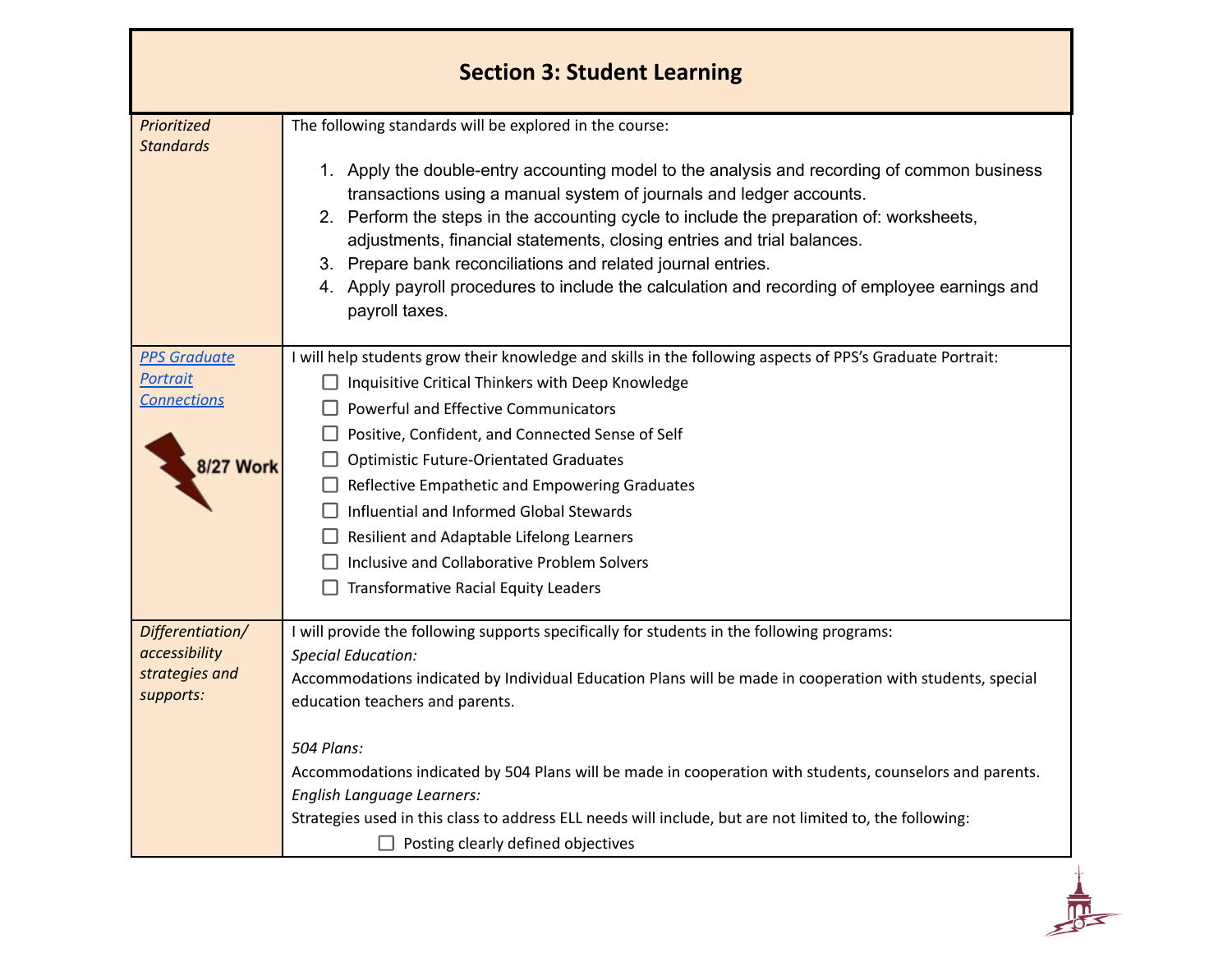|                                           | Emphasizing key vocabulary<br>u.                                                                                                        |
|-------------------------------------------|-----------------------------------------------------------------------------------------------------------------------------------------|
|                                           | Providing clear expectation of tasks, slower speech, increased wait time, etc                                                           |
|                                           | Scaffolding techniques like think-alouds to support student understanding                                                               |
|                                           | Allowing for frequent opportunities for student interaction (pair-shares, small and large group                                         |
|                                           | work)                                                                                                                                   |
|                                           | Using activities that integrate reading, writing, speaking and listening                                                                |
|                                           | Providing regular feedback                                                                                                              |
|                                           | Talented & Gifted:                                                                                                                      |
|                                           | Strategies used in this class to address TAG needs will include, but are not limited to, the following: Challenge                       |
|                                           | prompts, flexible grouping, independent based learning, honors option.                                                                  |
| Personalized                              | Career Related Learning Experience (CRLEs) and Essential Skills:                                                                        |
| <b>Learning</b>                           |                                                                                                                                         |
| <b>Graduation</b>                         | PERSONAL MANAGEMENT Exhibit appropriate work ethic and behaviors in school, community,                                                  |
| Requirements (as<br>applicable in this    | and the workplace.                                                                                                                      |
| course):                                  | PROBLEM SOLVING Apply decision-making and problem-solving techniques in school, community,<br>and the workplace.                        |
|                                           | COMMUNICATION Demonstrate effective communication skills to give and receive information in                                             |
|                                           | school, community, and workplace.                                                                                                       |
|                                           | TEAMWORK Demonstrate effective teamwork in school, community, and workplace.                                                            |
|                                           | EMPLOYMENT FOUNDATIONS Demonstrate academic, technical, and organizational knowledge                                                    |
|                                           | and skills required for successful employment.                                                                                          |
|                                           | CAREER DEVELOPMENT Demonstrate career development skills in planning for post high school                                               |
|                                           | experiences.                                                                                                                            |
| 8/27 Work<br><b>Tier 1 SEL Strategies</b> | <b>Section 4: Cultivating Culturally Sustaining Communities</b>                                                                         |
|                                           | <b>Behavioral Expectations:</b><br>At Franklin High School, in addition to following all school rules, we expect staff and students to: |
| <b>Shared</b>                             | Strive to be                                                                                                                            |
| Agreements                                | Thoughtful--We put time and effort into our work                                                                                        |
|                                           | Respectful--We respect the diverse learning needs of our peers                                                                          |
|                                           | Organized--We are present and on time to class                                                                                          |
|                                           | Neighborly--We greet others and interact positively                                                                                     |
|                                           | Generous--We share our resources with each other                                                                                        |
|                                           |                                                                                                                                         |
|                                           |                                                                                                                                         |
|                                           |                                                                                                                                         |
|                                           |                                                                                                                                         |
|                                           |                                                                                                                                         |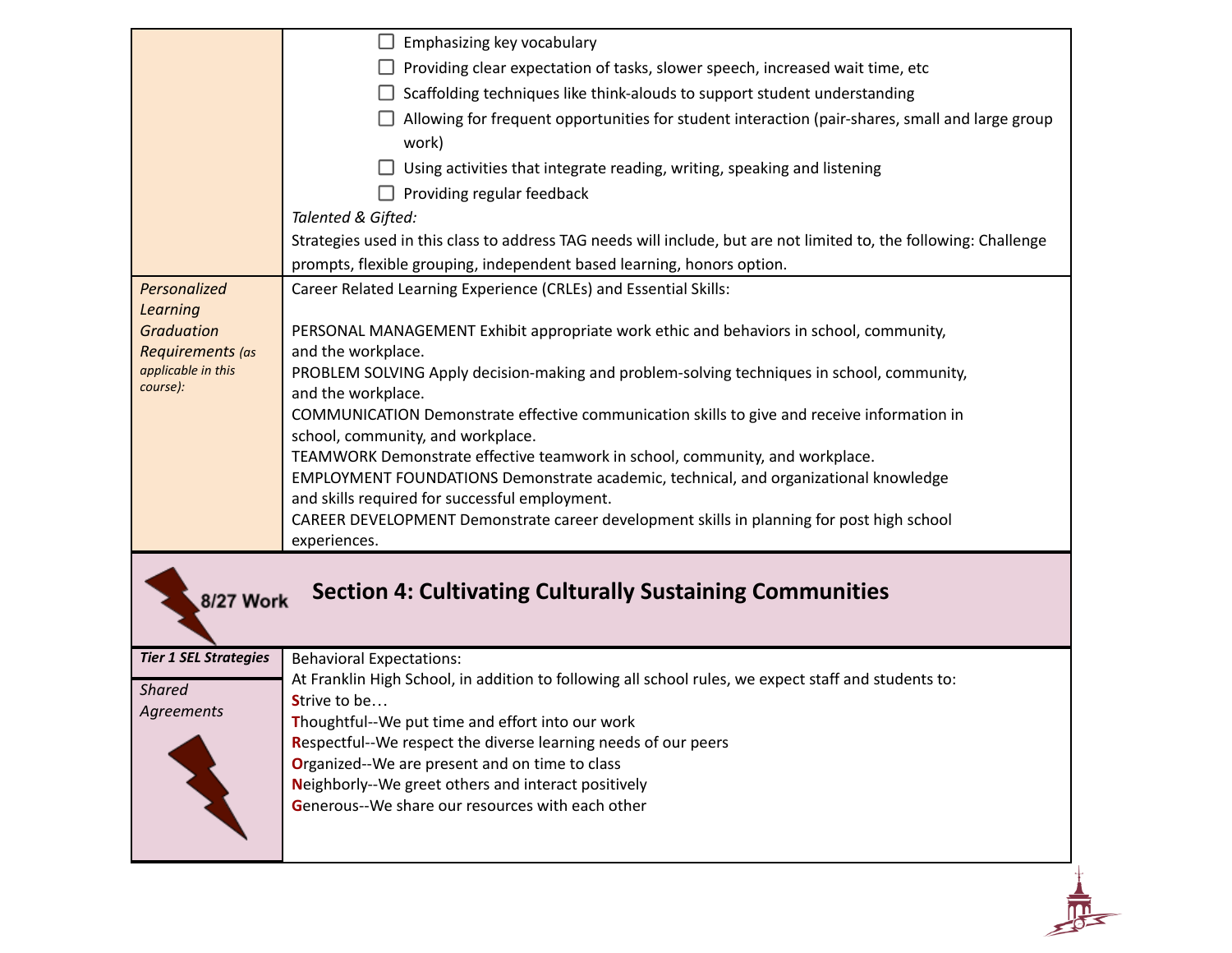|                               | I will display our Agreements in the following locations:                                       |
|-------------------------------|-------------------------------------------------------------------------------------------------|
|                               | On my wall                                                                                      |
|                               |                                                                                                 |
|                               | My plan for ongoing feedback through year on their effectiveness is:                            |
|                               | <b>Student Survey</b>                                                                           |
|                               | One-on-One Check-ins                                                                            |
|                               | Grades/assignment completion                                                                    |
|                               |                                                                                                 |
|                               |                                                                                                 |
|                               |                                                                                                 |
|                               |                                                                                                 |
|                               |                                                                                                 |
|                               |                                                                                                 |
| Student's                     | I will cultivate culturally sustaining relationships with students by:                          |
| Perspective &<br><b>Needs</b> | Get to know students<br>Celebrate students' cultures                                            |
|                               | Be mindful                                                                                      |
|                               |                                                                                                 |
|                               |                                                                                                 |
|                               | Families can communicate what they know of their student's needs with me in the following ways: |
|                               | Email                                                                                           |
|                               | Phone<br>Canvas                                                                                 |
|                               | Conferences                                                                                     |
|                               |                                                                                                 |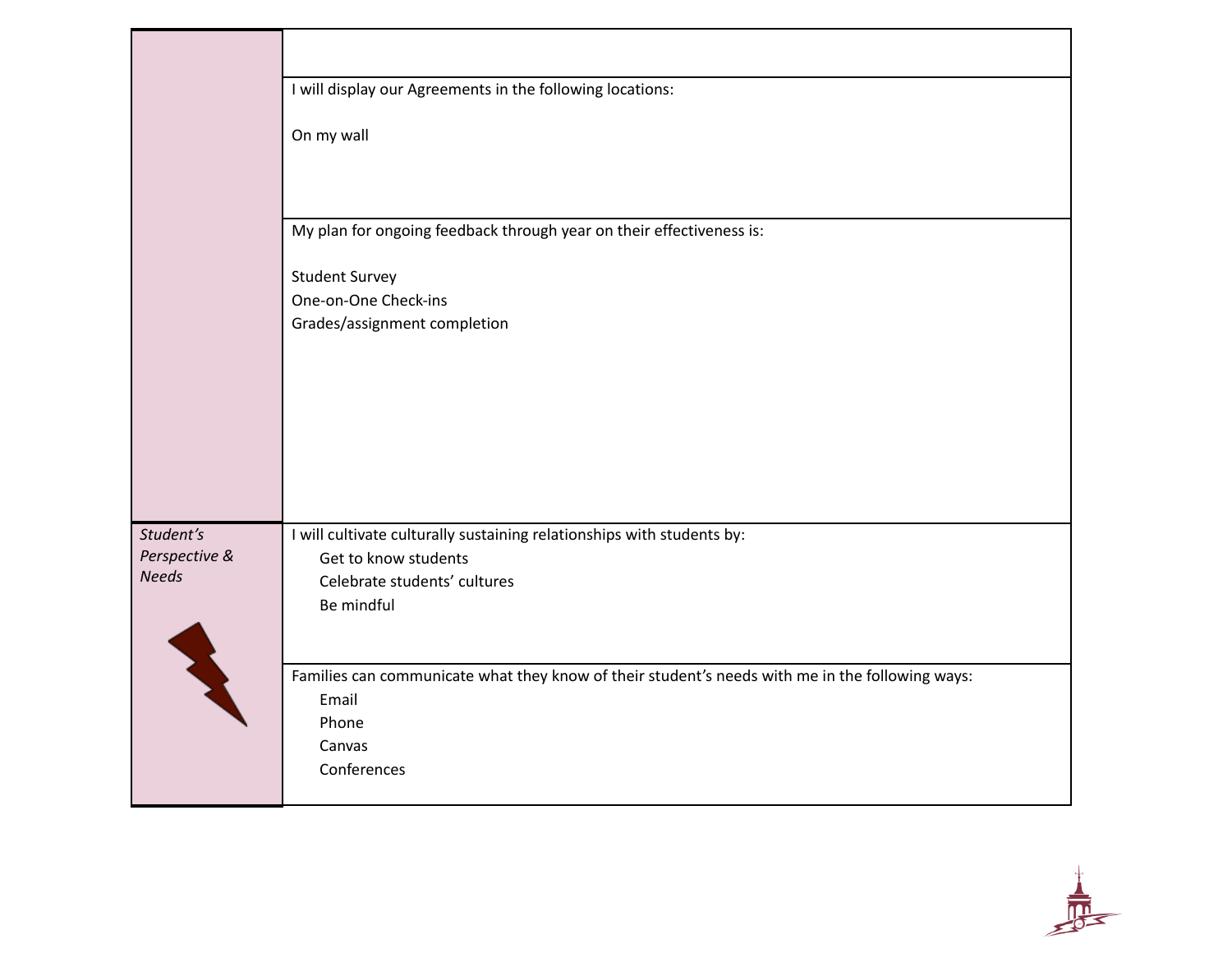| Empowering                          | I will celebrate student successes in the following ways:                                                      |
|-------------------------------------|----------------------------------------------------------------------------------------------------------------|
| <b>Students</b>                     | Positive Feedback                                                                                              |
|                                     | Displaying student work in the classroom                                                                       |
|                                     |                                                                                                                |
|                                     | I will solicit student feedback on my pedagogy, policies and practices by:                                     |
|                                     | Regular check-ins                                                                                              |
|                                     | <b>Student Surveys</b>                                                                                         |
|                                     |                                                                                                                |
|                                     |                                                                                                                |
|                                     |                                                                                                                |
|                                     | When class agreements aren't maintained (i.e. behavior) by a student I will approach it in the following ways: |
|                                     | Remind students of expectations and/or rules                                                                   |
|                                     | Talk to students outside the classroom or after class.                                                         |
|                                     | <b>Compassion and Connection</b>                                                                               |
|                                     |                                                                                                                |
| Showcasing<br><b>Student Assets</b> | I will provided opportunities for students to choose to share and showcase their work by:                      |
|                                     | Creating space in the classroom                                                                                |
|                                     |                                                                                                                |
|                                     |                                                                                                                |
|                                     |                                                                                                                |
|                                     | <b>Section 5: Classroom Specific Procedures</b>                                                                |
|                                     |                                                                                                                |
| Safety issues and                   | Wear a mask at all times                                                                                       |
| requirements (if                    | Maintain 3 feet of distance between peers and teacher                                                          |
| applicable):                        | Keep aisles clean of debris                                                                                    |
| <b>Coming &amp; Going</b>           | I understand the importance of students taking care of their needs. Please use the following guidelines when   |
|                                     |                                                                                                                |
| from class                          | coming and going from class:                                                                                   |
|                                     |                                                                                                                |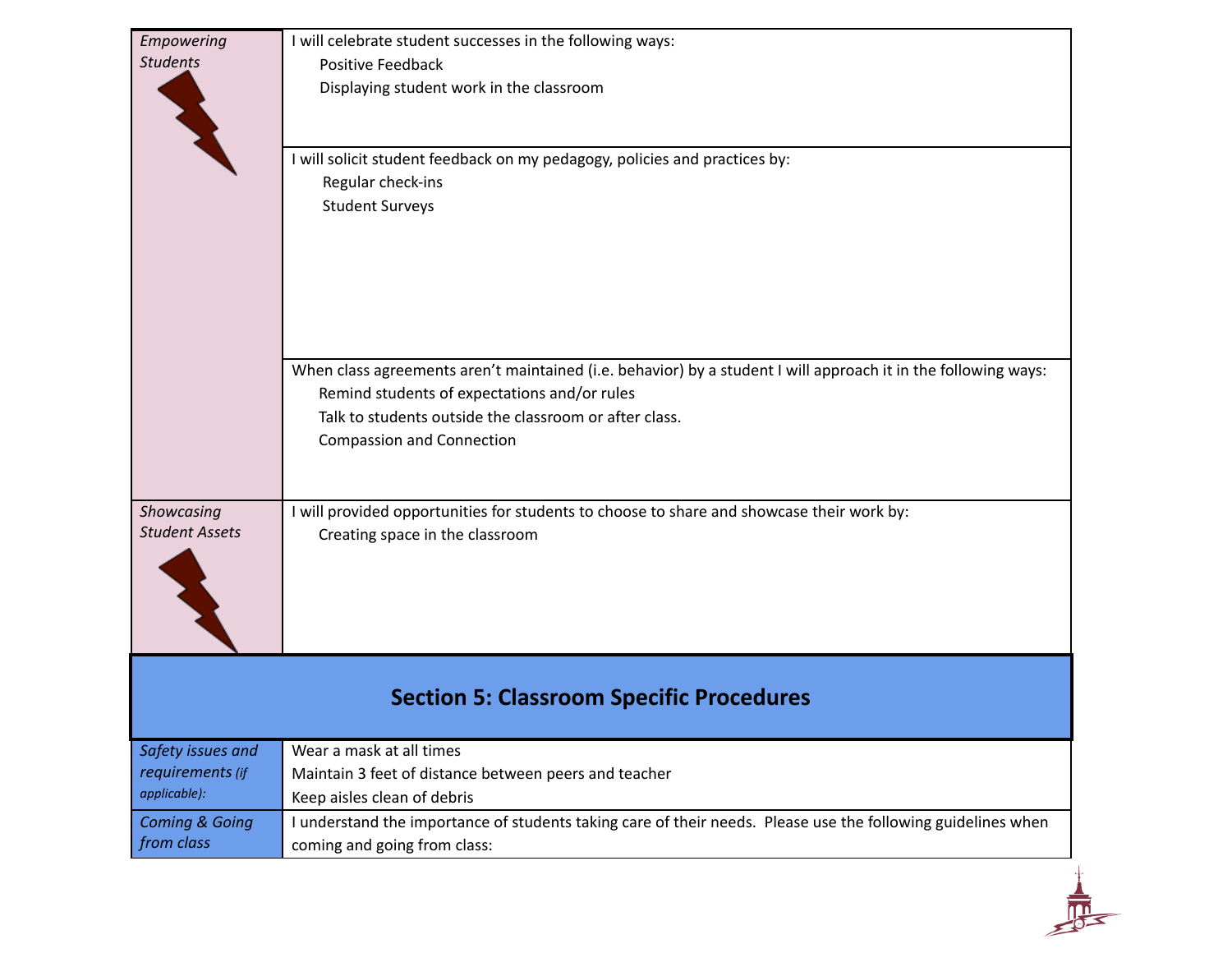|                                           | One student out with a pass at a time                                                                             |
|-------------------------------------------|-------------------------------------------------------------------------------------------------------------------|
|                                           | Return in a timely manner                                                                                         |
|                                           | Wear mask at all times                                                                                            |
|                                           | Maintain 3 feet of distance in hallways                                                                           |
|                                           |                                                                                                                   |
| <b>Submitting Work</b>                    | I will collect work from students in the following way:                                                           |
|                                           | Canvas                                                                                                            |
|                                           |                                                                                                                   |
|                                           | If a student misses a deadline, I will partner with the student in the following ways so they have the ability to |
|                                           | demonstrate their abilities:                                                                                      |
|                                           | Create individualized plan with each student                                                                      |
|                                           |                                                                                                                   |
| <b>Returning Your</b>                     | My plan to return student work is the following:                                                                  |
| Work                                      | Timeline: ASAP                                                                                                    |
|                                           | What to look for on your returned work: Check canvas/synergy for points earned, and comments on                   |
|                                           | assignments as why assignment was not graded                                                                      |
|                                           | Revision Opportunities: Unlimited tries on daily work                                                             |
| <b>Formatting Work</b><br>(if applicable) | Directions on how to format submitted work (ex. formal papers, lab reports, etc) can be found here:               |
|                                           | <b>Uploaded to Canvas</b>                                                                                         |
| Attendance                                | If a student is absent, I can help them get caught up by:                                                         |
|                                           | Student should review assignments covered in Canvas during class missed                                           |
|                                           |                                                                                                                   |
|                                           | <b>Section 6: Course Resources &amp; Materials</b>                                                                |
|                                           |                                                                                                                   |
| <b>Materials Provided</b>                 | I will provided the following materials to students:                                                              |
|                                           | <b>Textbook</b>                                                                                                   |
|                                           | <b>Canvas Materials</b>                                                                                           |
| <b>Materials Needed</b>                   | Please have the following materials for this course:                                                              |
|                                           | Chromebook/iMac/Laptop and Charger Cord                                                                           |
|                                           | Access to @student.pps.net account                                                                                |
|                                           |                                                                                                                   |
|                                           | Franklin can help with any materials you may need as well. Please reach out to me privately and I will help you   |
|                                           | get what you need.                                                                                                |
| <b>Course Resources</b>                   | Here is a link to resources that are helpful to students during this course:                                      |

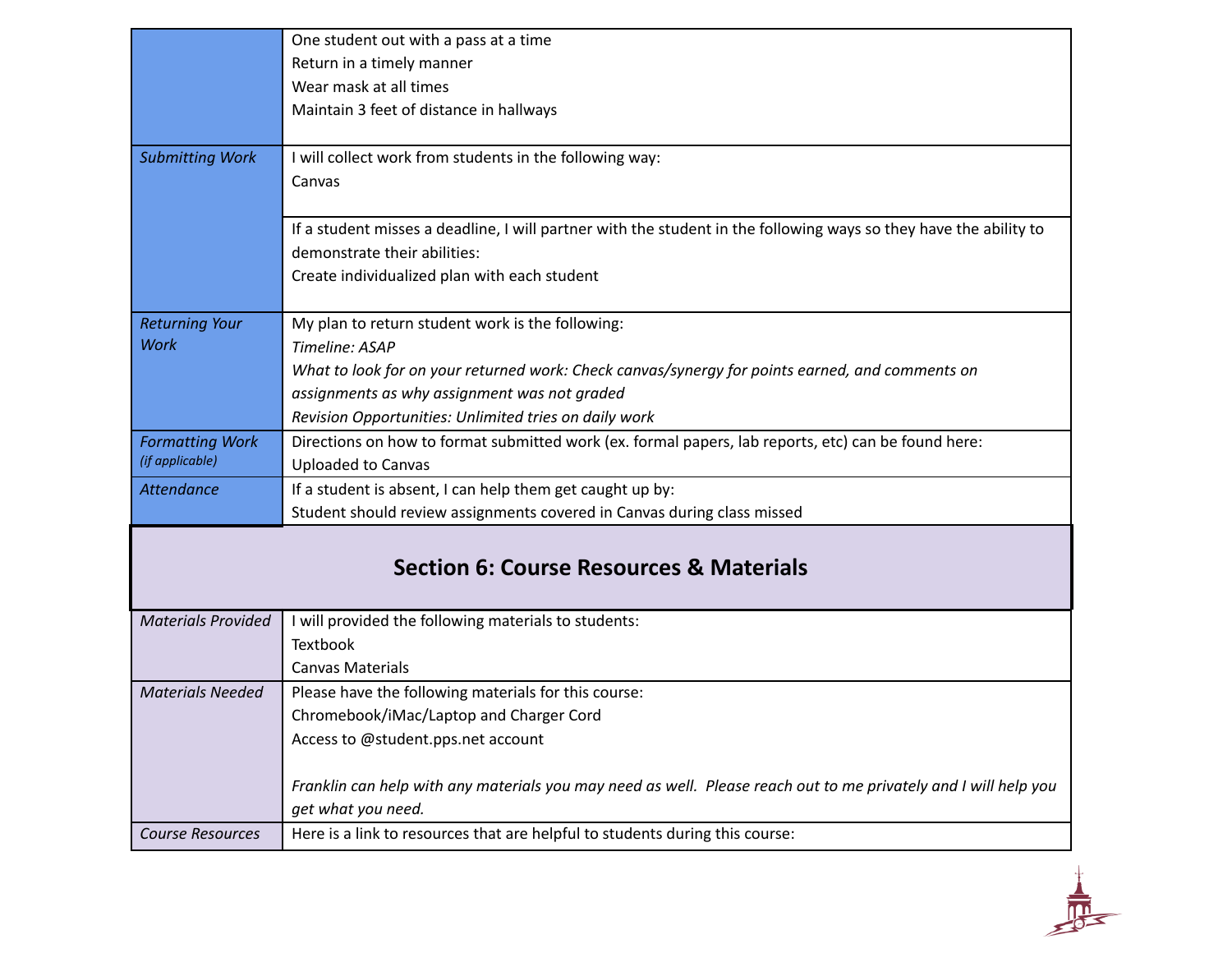|                                                                                   | Canvas Course Home Page                                                                                                                                                                                               |
|-----------------------------------------------------------------------------------|-----------------------------------------------------------------------------------------------------------------------------------------------------------------------------------------------------------------------|
| Empowering<br><b>Families</b>                                                     | The following are resources available for families to assist and support students through the course:<br>Canvas Course Home Page<br>Email<br>Phone                                                                    |
| <b>Section 7: Assessment of Progress and Achievement</b>                          |                                                                                                                                                                                                                       |
| Formative<br><b>Assessments</b>                                                   | As students move through the learning journey during specific units/topics, I will assess & communicate their<br>progress in the following ways:<br>Daily Assignments- Informal write-ups<br>Projects<br><b>Tests</b> |
| <b>Summative</b><br><b>Assessments</b>                                            | As we complete specific units/topics I will provide the following types of opportunities for students to provide<br>evidence of their learned abilities:<br>Apply skills and reasoning to tests                       |
| Student Role in<br>Assessment                                                     | Students and I will partner to determine how they can demonstrate their abilities in the following ways:<br>Assignments<br>Projects<br>Individualized Learning Plans                                                  |
| <b>Section 8: Grades</b><br><b>Progress Report Cards &amp; Final Report Cards</b> |                                                                                                                                                                                                                       |
| <b>Accessing Grades</b>                                                           | Students & Families can go to the following location for up-to-date information about their grades throughout<br>the semester:<br>Canvas<br>Synergy                                                                   |